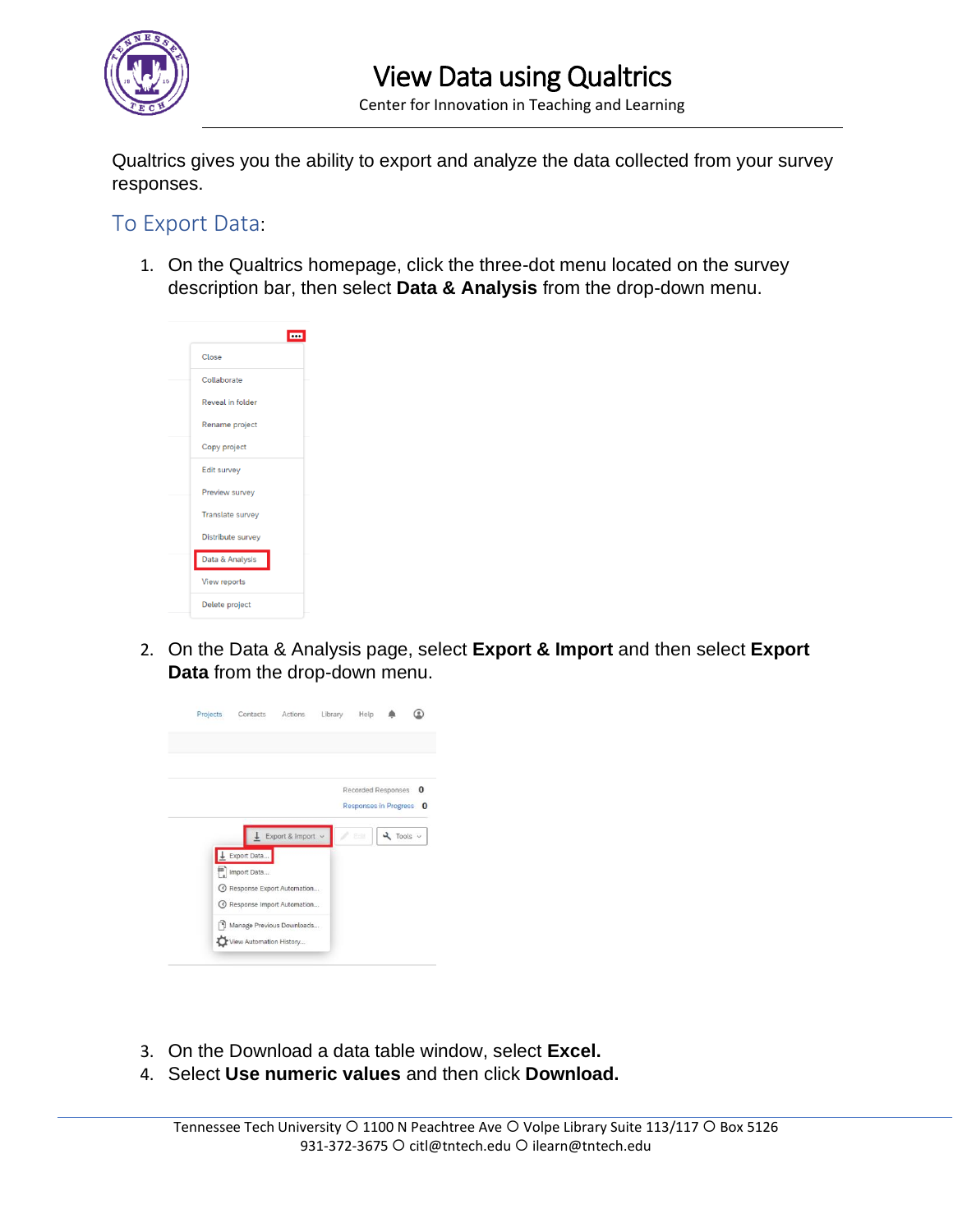

## View Data using Qualtrics

Center for Innovation in Teaching and Learning

| Download a data table                                                                                                                                                                                                   |            |              |     |      |              | Use the legacy exporter |                      |
|-------------------------------------------------------------------------------------------------------------------------------------------------------------------------------------------------------------------------|------------|--------------|-----|------|--------------|-------------------------|----------------------|
| CSV                                                                                                                                                                                                                     | <b>TSV</b> | <b>Excel</b> | XML | SPSS | Google Drive |                         | User-submitted files |
| Excel<br>Export your data as an XLSX file - an Excel-compatible format. If you<br>have a very large number of responses, use TSV instead.<br>Learn more<br>Download all fields<br>Use numeric values<br>Use choice text |            |              |     |      |              |                         |                      |
| More options                                                                                                                                                                                                            |            |              |     |      | Close        | $\downarrow$ Download   |                      |

5. If the Download's status says *Queued,* select **Queued** to help the file download.

| Manage Downloads |               |                  |                   |            |
|------------------|---------------|------------------|-------------------|------------|
| Status           | Type          | Percent Complete | Last Updated      | Delete Job |
| Queued           | Excel (Table) | 0%               | a few seconds ago | ×          |
|                  |               |                  |                   | Close      |

NOTE: You can hit close on the window and not lose your download progress. To access your downloads again, select **Export & Import**, then select **Manage Previous Downloads.** 

| Export & Import            |  |  |  |  |  |
|----------------------------|--|--|--|--|--|
| $L$ Export Data            |  |  |  |  |  |
| Import Data                |  |  |  |  |  |
| Response Export Automation |  |  |  |  |  |
| Response Import Automation |  |  |  |  |  |
| Manage Previous Downloads  |  |  |  |  |  |
| lew Automation History     |  |  |  |  |  |

6. Previous downloads will then be displayed. Select **download** for the file to appear under downloads.